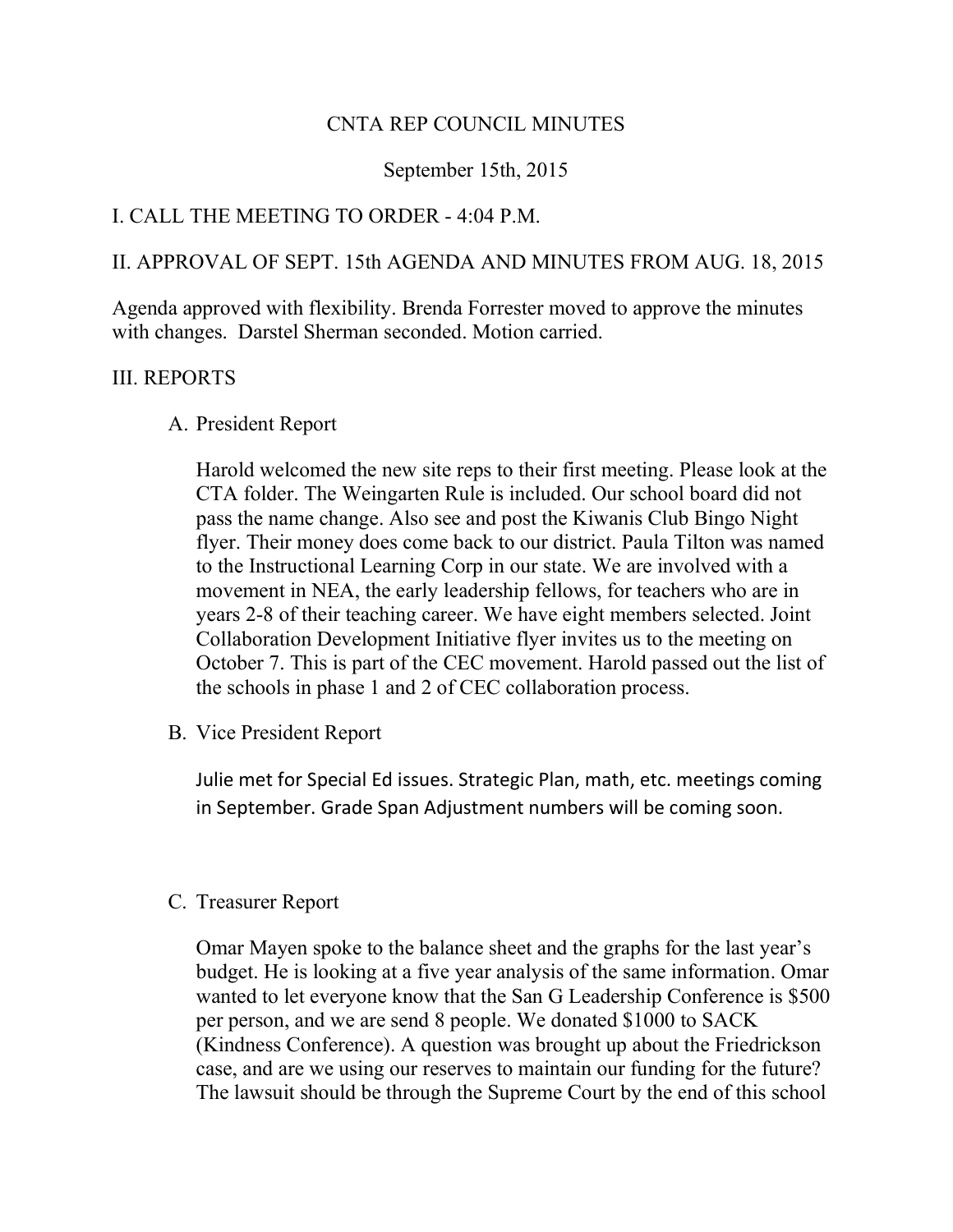year. Harold spoke about how we are putting money into our reserves to pay our operational costs in the event that our membership and dues drop. We are no longer paying the extra principle payments on the building due to this change in our reserve needs. Omar reminded reps that CNTA did not raise its dues for yet another year; however, STRS contributions did increase.

D. Directors Reports and breakout sessions

Kristi Johnson (Elementary K-3 Director) Discussion about PCT. Issues with the new SST process. Teachers are being asked to CELDT their own students without training. Question about in-school intervention time (80 minutes). Why can't we have a tech split between sites?

Jennifer Devries (Elementary 4-6 Director) GATE stipend question. Coordinator administers the test. They receive the stipend. Still problems with the clarity of the first Wednesday of the month for Admin driven PLC. Many schools did not get the email for joining the Math committee.

Monika Openshaw (Intermediate Director) Heat advisory questions. Duty stipends are being questioned. Intermediate teachers do duty, money goes to intervention. Meeting scheduled for the adoptions so that teachers have input in the curriculum we use.

Chris Rodriguez (Secondary Director) Keith Barman subbed. Two after school staff meetings, teacher directed trainings at Norco. Progress reports due after Labor Day weekend. Centennial admin asking teachers to tutor during PLC time. Problems with sub coverage when teacher has half day when prep and lunch merge. 504 plans are not coming quickly. Problems with admin driven PLC time.

Betsy Jara (Support Services Director) Special Ed teachers going to grade level PLC, so have the same expectations/jobs as the general teachers in addition to their regular preps. Questions about clinic meetings decided by outside agency. DIS providers don't get coverage when they attend a clinic meeting. IEPs are being held during prep times. Inconsistent and program inequity. IEPs after school have some getting paid, some not, in attendance.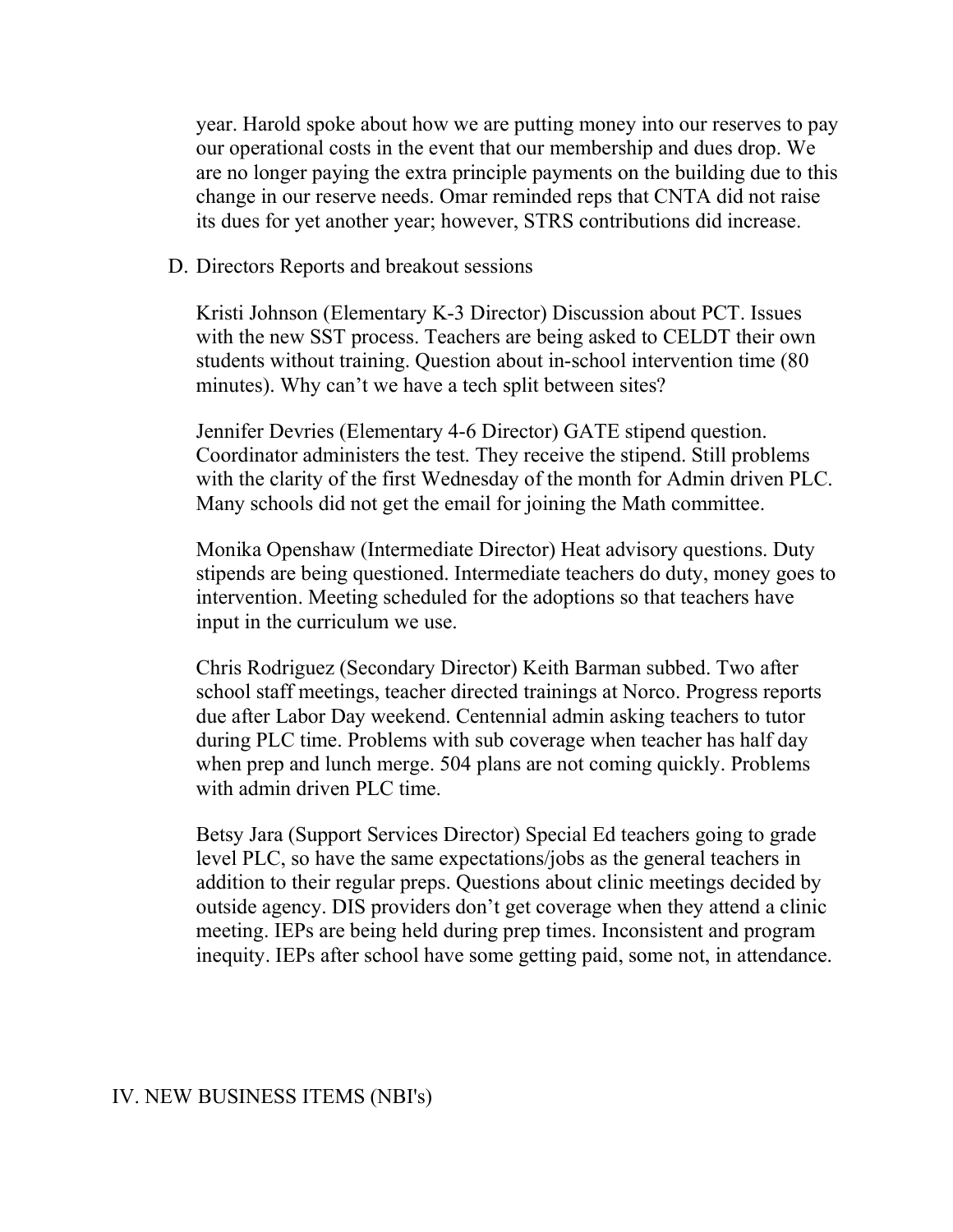#### A. Parliamentary Procedures

Julie presented the flyer about the Robert's Rules of Order. We also have the posters on the wall. There are also apps for your phone. The chart goes over the need for a second, voting, debate, amendments, and interruptions. Harold also went over the procedures/rules sheet for rep council meetings. These were adopted last year. The number of sites represented must be twothirds in order to have quorum and be able to do business.

B. Open Enrollment

Julie presented that everyone should get their packet tomorrow for the insurance open enrollment, September 14-25. Dental implants will be partially covered on the PPO plan. There is a prescription premium increase on United Health Care. Do members have to waive their coverage again, since it was done back in June? Julie will get back with information. The overall increase is about 6%. 3% was due to the Affordable Care Act. Kaiser 20 and 30 has a 5.3% increase. Delta HMO went down 0.5%, but the PPO slightly higher by 4%. The vision plan stayed the same. United Health Care: Network 1 up 6.75 %, Network 2 up 8%, Network 3 up 8.4%, signature value plan up 6.4 %, PPO plan up 12%. Loma Linda moved from Network 3 to Network 2. Single person is completely covered with the basic plans. Betsy Jara asked if American Fidelity is allowed to be on campus to sign people up for long term, cancer, etc. coverage. There are roving subs or prep periods being used for this time. Harold will look into this.

C. New Site Reps./update Site Rep. info/ Site Rep. Awards

All sites need to send in their updated site rep lists including the site elections. CNTA needs current information regarding site reps. The Rep Recognition Ballots were viewed. Everyone needs to vote. Also nomination sheets are available for the next meeting.

D. Future trainings /conferences and feedback

 Rep Council has asked for more trainings. We have had more in house trainings or CTA trainings. Conference request forms are available for those who wish to attend a conference. E Board decides how many people will be attending the conference paid